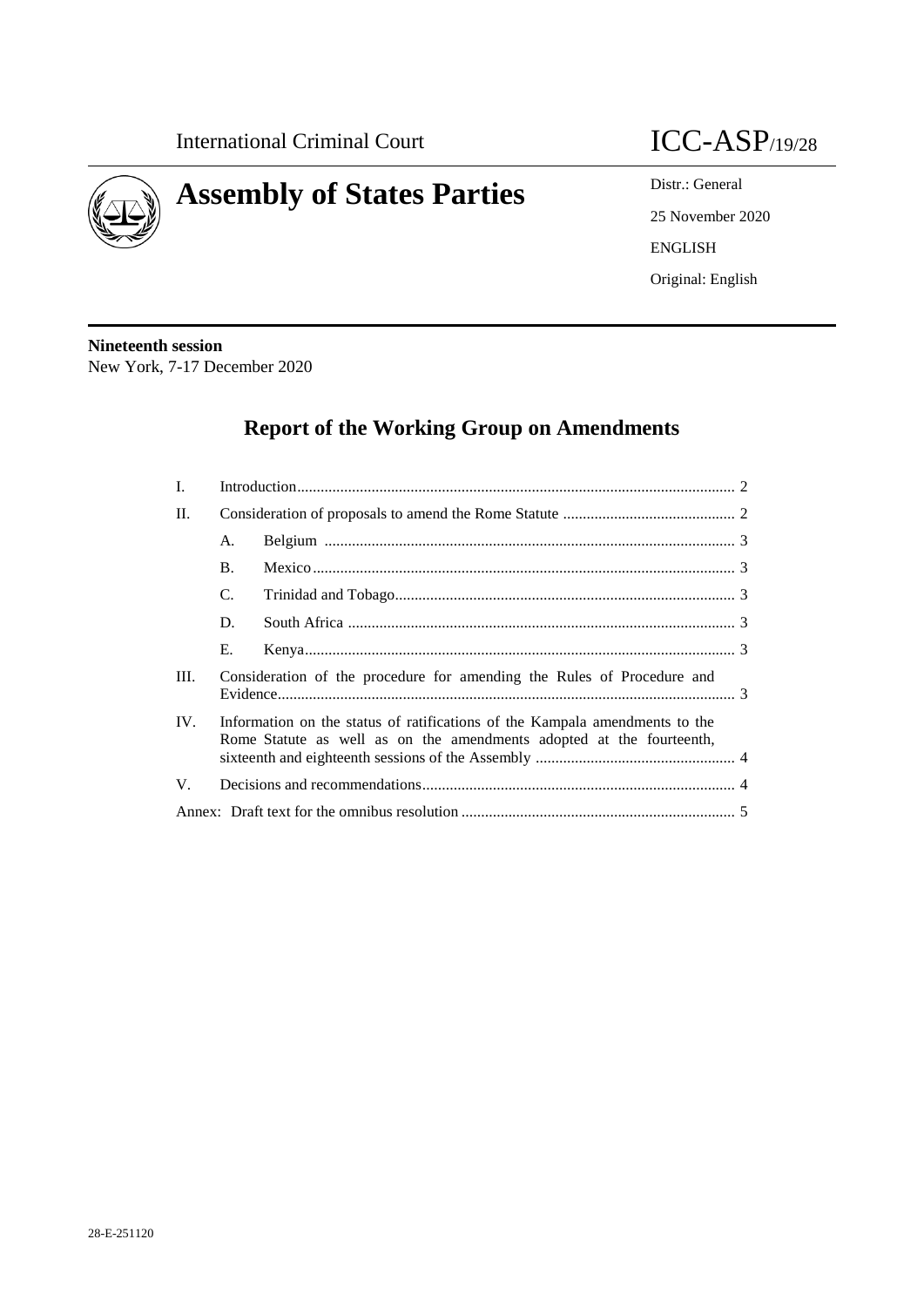### **I. Introduction**

The present report is submitted pursuant to the mandate given by the Assembly of State Parties ("Assembly") to the Working Group on Amendments ("Working Group"). The Working Group was established by Assembly resolution ICC-ASP/8/Res.6 for the purpose of considering amendments to the Rome Statute proposed in accordance with article 121, paragraph 1 of the Statute as well as any other possible amendments to the Rome Statute and to the Rules of Procedure and Evidence, with a view to identifying amendments to be adopted in accordance with the Rome Statute and the Rules of Procedure of the Assembly.<sup>1</sup>

2. The Working Group's consideration of amendment proposals to the Rome Statute and to the Rules of Procedure and Evidence is governed by the Terms of Reference set out in Assembly [resolution ICC-ASP/11/Res.8,](http://icc-cpi.int/iccdocs/asp_docs/Resolutions/ASP11/ICC-ASP-11-Res8-ENG.pdf) annex  $II<sup>2</sup>$  The amendment procedure for the Rules of Procedure and Evidence is also governed by the "Roadmap on reviewing the criminal procedures of the International Criminal Court", the main purpose of which is to facilitate a structured dialogue between key stakeholders on proposed amendments to the Rules of Procedure and Evidence.<sup>3</sup> In endorsing the Roadmap by resolutions [ICC-ASP/11/Res.8](http://icc-cpi.int/iccdocs/asp_docs/Resolutions/ASP11/ICC-ASP-11-Res8-ENG.pdf) and ICC-ASP/12/Res.8, the Assembly has reaffirmed the role of the Working Group in receiving and considering recommendations to the Assembly on proposals of amendments to the Rules of Procedure and Evidence.

3. At its eighteenth session, the Assembly invited the Working Group to continue its consideration of all amendment proposals in accordance with the Terms of Reference of the Working Group, and requested the Working Group to submit a report for the consideration of the Assembly at its nineteenth session.<sup>4</sup>

4. On 6 February 2020, the Bureau reappointed Ambassador Juan Sandoval Mendiolea (Mexico) as Chairperson of the Working Group via silence procedure. 5

5. The Working Group met on 23 June 2020 to conduct its business as mandated by the Assembly, virtually via a Web-Ex remote link in light of the restrictions caused by the outbreak of the COVID-19 pandemic. Cognizant of the importance of observing the measures to mitigate the impact of the pandemic, the Working Group agreed to spare no effort for efficient discussions as well as openness and flexibility in the Group's deliberations.

### **II. Consideration of proposals to amend the Rome Statute**

6. The Working Group had before it those amendment proposals previously referred to it by the Assembly at its eighth session, as well as those transmitted by the Depositary of the Rome Statute on 14 March 2014 and 15 August 2017.<sup>6</sup>

 $\overline{\phantom{a}}$ 

<sup>1</sup> Resolution ICC-ASP/8/Res.6, paragraph 4, available at https://asp.icc-cpi.int/iccdocs/asp\_docs/Resolutions/ICC-ASP-8-Res.6-ENG.pdf.

<sup>&</sup>lt;sup>2</sup> [Resolution ICC-ASP/11/Res.8,](http://icc-cpi.int/iccdocs/asp_docs/Resolutions/ASP11/ICC-ASP-11-Res8-ENG.pdf) annex II: Terms of Reference of the Working Group on Amendments, available at https://asp.icc-cpi.int/iccdocs/asp\_docs/Resolutions/ASP11/ICC-ASP-11-Res8-ENG.pdf#page=11

<sup>&</sup>lt;sup>3</sup> The Roadmap is contained in the Report of the Bureau on the Study Group on Governance to the eleventh session of the Assembly (ICC-ASP/11/31, annex I). The Revised Roadmap is contained in the Report of the Bureau on the Study Group on Governance to the twelfth session of the Assembly (ICC-ASP/12/37, annex I). The Roadmaps are available respectively at https://asp.icc-cpi.int/iccdocs/asp\_docs/ASP11/ICC-ASP-11-31-ENG.pdf and at https://asp.icc-cpi.int/iccdocs/asp\_docs/ASP12/ICC-ASP-12-37-ENG.pdf.

<sup>4</sup> *Official Records of the Assembly of States Parties to the Rome Statute of the International Criminal Court, Eighteenth session, The Hague, 2–7 December 2019* (ICC-ASP/18/20), vol. I, part III, ICC-ASP/18/Res.6, annex I, paras. 18(a) and (b), available at https://asp.icc-cpi.int/iccdocs/asp\_docs/ASP18/ICC-ASP-18-20-vol-I-ENG-24jul20-1700.pdf.

 $5$  Decision of the second meeting of the Bureau of the Assembly of States Parties, 25 February 2020, available at https://asp.icc-cpi.int/iccdocs/asp\_docs/ASP19/Bureau2%20-%20Agenda%20and%20decisions.pdf.

<sup>6</sup> These amendment proposals are contained in the Report of the Working Group on Amendments to the thirteenth session of the Assembly (ICC-ASP/13/31) and the Report of the Working Group to the sixteenth session (ICC-ASP/16/22), available respectively at https://asp.icc-cpi.int/iccdocs/asp\_docs/ASP13/ICC-ASP-13-31-ENG.pdf and https://asp.icc-cpi.int/iccdocs/asp\_docs/ASP16/ICC-ASP-16-22-ENG.pdf.

Having been notified to the Depositary, they are also found at the United Nations Treaty Collection, available at [https://treaties.un.org/Pages/ViewDetails.aspx?src=TREATY&mtdsg\\_no=XVIII-10&chapter=18&clang=\\_en.](https://treaties.un.org/Pages/ViewDetails.aspx?src=TREATY&mtdsg_no=XVIII-10&chapter=18&clang=_en)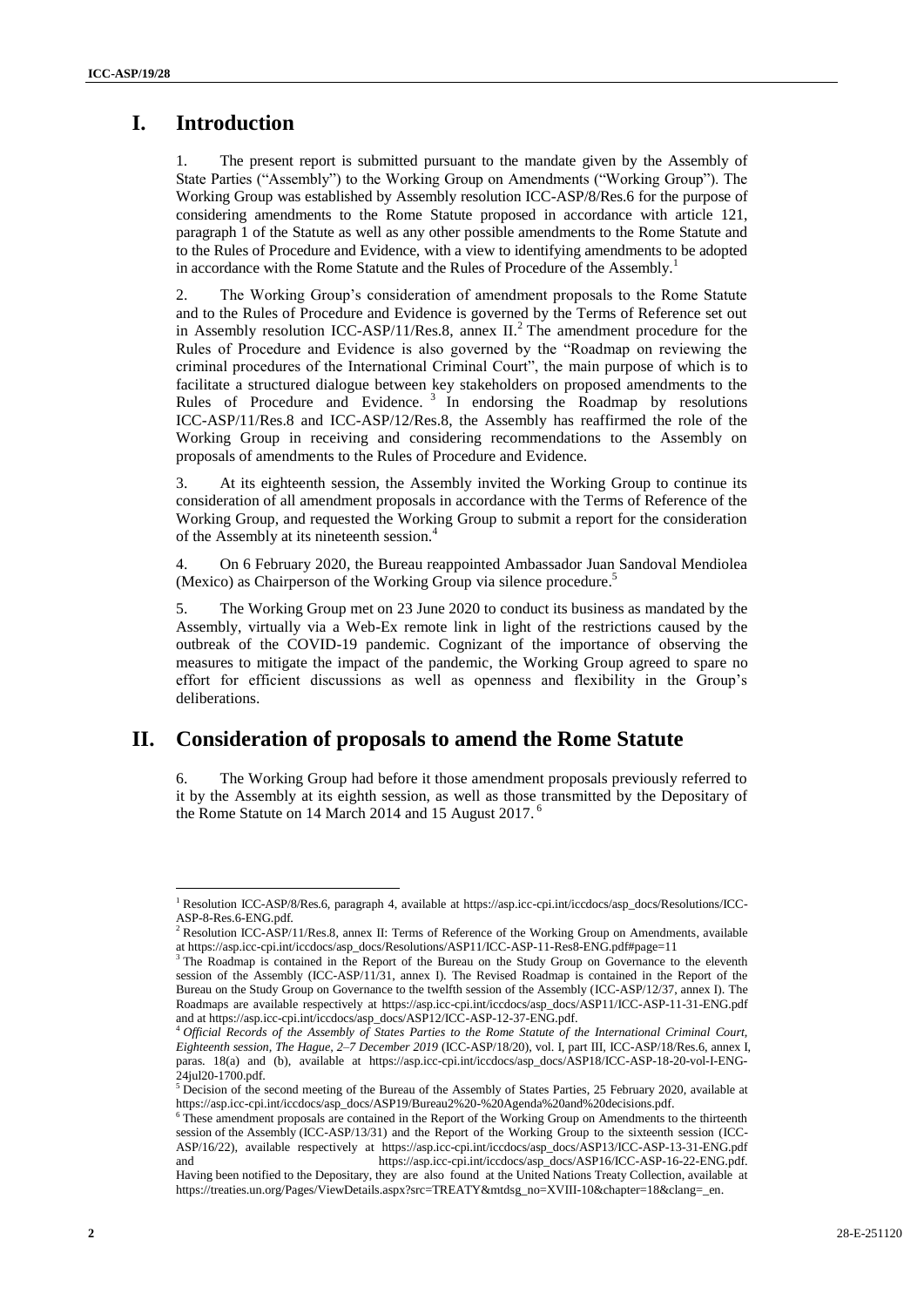7. As in the past, proponents were given the opportunity, at each meeting of the Working Group, to provide updates on their proposals. All delegations were invited to comment on the different proposals before the Working Group.

#### **A. Belgium**

8. At its meeting, on 23 June 2020, Belgium reminded that three out of four proposals of amendments to article 8 of the Rome Statute which it had proposed in 2009 in relation to war crimes were adopted at the sixteenth session of the Assembly in the spirit of compromise. Belgium informed the Working Group that Latvia, Luxemburg and Slovakia had ratified those amendments and it was also in the process of ratifying them, and called upon all States Parties for their ratification. Belgium indicated that, based on the previous discussions held during the meetings of the Working Group, it had decided to conduct bilateral consultations at this stage on the proposal of amendment to article 8 of the Rome Statute regarding the use of anti-personnel mines, while requesting that the relevant proposal remain on the table and expecting to discuss it in the Working Group after the nineteenth session of the Assembly.

#### **B. Mexico**

9. At its meeting, on 23 June 2020, Mexico indicated that it intended to maintain on the agenda of the Working Group the proposal of amendment on the use of nuclear weapons and discuss its amendment proposal at a later stage, taking into consideration the progress made in relation to the number of ratification by countries of the relevant international conventions, including the Treaty on the Prohibition of Nuclear Weapons adopted on 7 July 2017.

#### **C. Trinidad and Tobago**

10. No further updates were provided by Trinidad and Tobago concerning its proposal during the intersessional period.

#### **D. South Africa**

11. No further updates were provided by South Africa concerning its proposal during the intersessional period.

#### **E. Kenya**

12. No further updates were provided by Kenya concerning its proposal during the intersessional period.

### **III. Consideration of the procedure for amending the Rules of Procedure and Evidence**

13. The Chair informed the Working Group that the Study Group on Governance was exploring the possibility of improving the procedure for amending the Rules of Procedure and Evidence of the Court, which might be brought at a later stage to the Working Group for its consideration.

14. The Chair of the Working Group was invited to join the meeting of the Study Group held on 14 May 2020 to discuss the diverse aspects entailed in addressing this topic and the Co-Chairs of the Study Group further conducted informal consultations with the Chair. The Working Group will remain engaged with the Study Group and attentive to its deliberations on this issue in order to follow up on them in due time.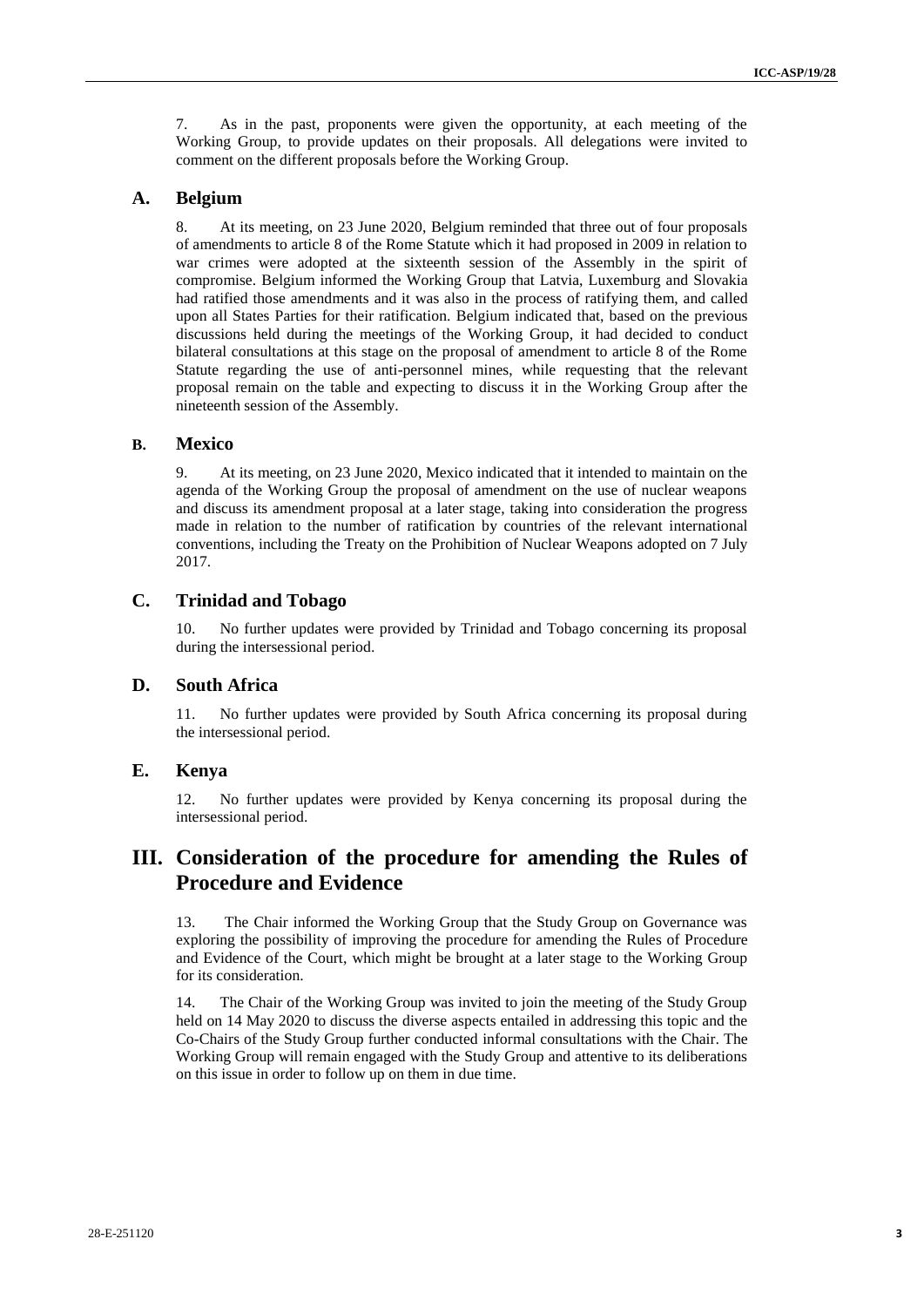### **IV. Information on the status of ratifications of the Kampala amendments to the Rome Statute as well as on the amendments adopted at the fourteenth, sixteenth and eighteenth sessions of the Assembly**

15. The Working Group was kept regularly informed of any ratifications of the amendments to the Rome Statute adopted at the 2010 Review Conference, the fourteenth session, the sixteenth session and the eighteenth session of the Assembly. Since the submission of its last report, New Zealand had ratified the Kampala amendment to article 8; Andorra and Latvia had ratified the amendment to article 124 of the Rome Statute; the Czech Republic, Latvia, Netherlands, New Zealand and Switzerland had ratified the three amendments to article 8, paragraph 2 (b) and to article 8, paragraph 2 (e), of the Rome Statute relating respectively to weapons which use microbial or other biological agents, or toxins, weapons the primary effect of which is to injure by fragments which in the human body escape detection by X-rays and weapons specifically designed, as their sole combat function or as one of their combat functions, to cause permanent blindness to unenhanced vision, that is to the naked eye or to the eye with corrective eyesight devices; and Andorra and New Zealand had ratified the amendment to article 8, paragraph 2 (e) relating to intentionally using starvation of civilians as a method of warfare by depriving them of objects indispensable to their survival, including willfully impeding relief supplies.<sup>7</sup>

16. As of 14 October 2020, the Kampala amendment to article 8 had been ratified by 39 States Parties;<sup>8</sup> the Kampala amendments on the crime of aggression had been ratified by 39 States Parties;<sup>9</sup> the amendment to article 124 had been ratified by 15 States Parties;<sup>10</sup> the three amendments to article 8, paragraph 2 (b) and to article 8, paragraph 2 (e) relating respectively to weapons which use microbial or other biological agents, or toxins, weapons the primary effect of which is to injure by fragments which in the human body escape detection by X-rays and weapons specifically designed, as their sole combat function or as one of their combat functions, to cause permanent blindness to unenhanced vision, that is to the naked eye or to the eye with corrective eyesight devices has been ratified by seven States Parties;<sup>11</sup> and the amendment to article 8, paragraph 2 (e) relating to intentionally using starvation of civilians as a method of warfare by depriving them of objects indispensable to their survival, including willfully impeding relief supplies had been ratified by two States Parties.<sup>12</sup>

#### **V. Decisions and recommendations**

17. The Working Group recommends that regular meetings be held throughout 2021, including, if necessary, in expert meetings format.

18. The Working Group concludes its intersessional work by recommending to the Assembly the inclusion in the omnibus resolution of six paragraphs (annex).

<sup>7</sup> The list of the States that ratified relevant amendments is available at the United Nations Treaty Collection, [https://treaties.un.org/Pages/ViewDetails.aspx?src=TREATY&mtdsg\\_no=XVIII-10&chapter=18&clang=\\_en.](https://treaties.un.org/Pages/ViewDetails.aspx?src=TREATY&mtdsg_no=XVIII-10&chapter=18&clang=_en)

 $\overline{a}$ 

<sup>8</sup> https://treaties.un.org/pages/ViewDetails.aspx?src=TREATY&mtdsg\_no=XVIII-10-a&chapter=18&clang=\_en.

<sup>9</sup> [https://treaties.un.org/pages/ViewDetails.aspx?src=TREATY&mtdsg\\_no=XVIII-10-b&chapter=18&clang=\\_en.](https://treaties.un.org/pages/ViewDetails.aspx?src=TREATY&mtdsg_no=XVIII-10-b&chapter=18&clang=_en) <sup>10</sup> https://treaties.un.org/pages/ViewDetails.aspx?src=TREATY&mtdsg\_no=XVIII-10-c&chapter=18&clang=\_en.

<sup>11</sup> https://treaties.un.org/pages/ViewDetails.aspx?src=TREATY&mtdsg\_no=XVIII-10-d&chapter=18&clang=\_en; https://treaties.un.org/pages/ViewDetails.aspx?src=TREATY&mtdsg\_no=XVIII-10-e&chapter=18&clang=\_en;

https://treaties.un.org/pages/ViewDetails.aspx?src=TREATY&mtdsg\_no=XVIII-10-f&chapter=18&clang=\_en. <sup>12</sup> https://treaties.un.org/pages/ViewDetails.aspx?src=TREATY&mtdsg\_no=XVIII-10-g&chapter=18&clang=\_en.